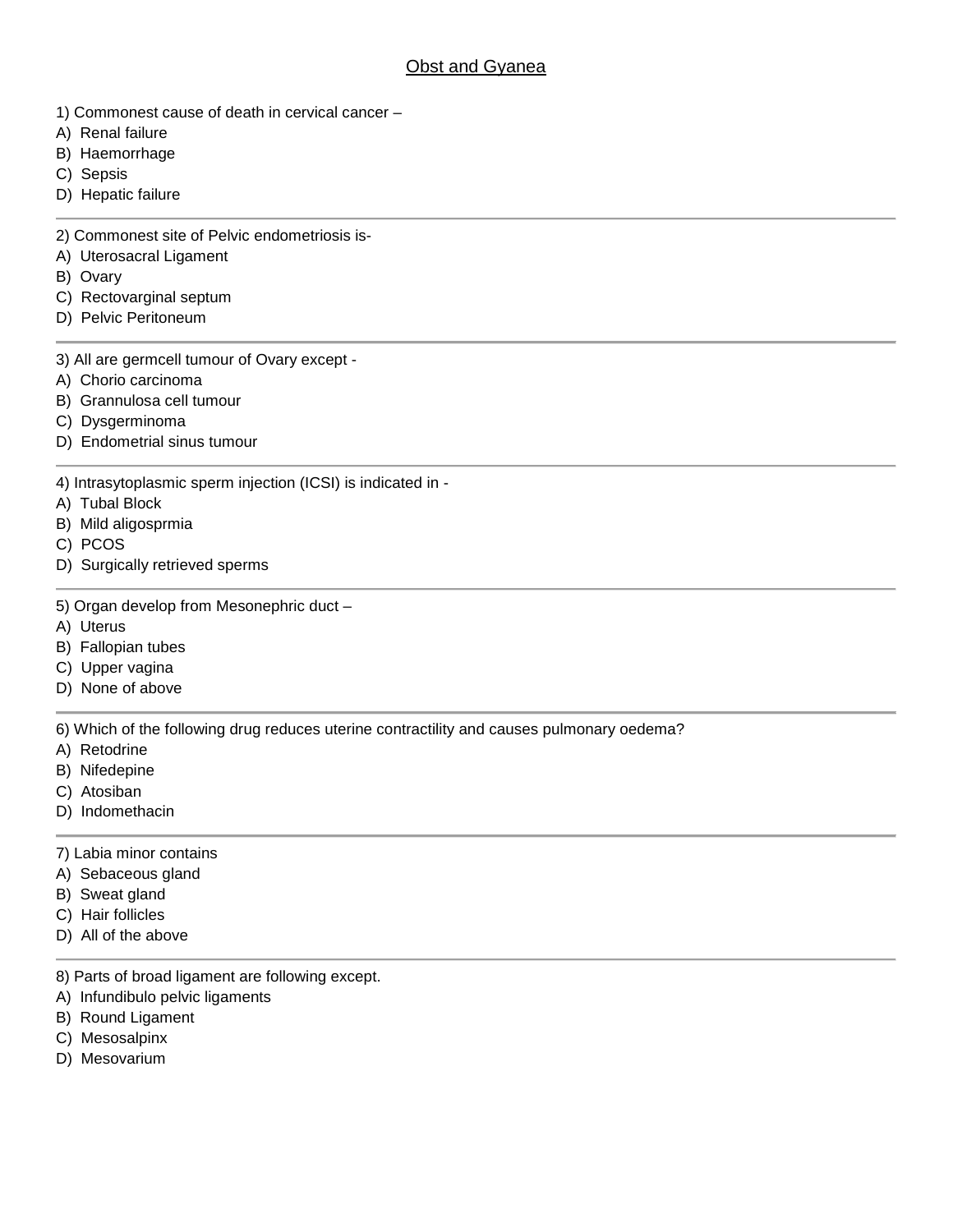- 9) Cervical lymphatic drain into following except –
- A) Inguinal lymph nodes
- B) Internal ileac lymph nodes
- C) External ileac lymph nodes
- D) Obturator lymph nodes
- 10) Sequelae of Acute PID are following except -
- A) Recurrent fatal wastage
- B) Infertility
- C) Ectopic Pregnancy
- D) Chronic pelvic pain
- 11) FSH level rise in following except -
- A) Turners syndrome
- B) Post menopausal women
- C) PCOD
- D) Pre-mature ovarian failure
- 12) FSH level in post menopausal women are –
- A) Above 40 IU/L
- B) 15-20 IU/L
- C) 5-8 IU/L
- D) 6-9 IU/L
- 13) Commonest benign tumour of ovary among the following is -
- A) Dermoid cyst
- B) Mucinous cystadenoma
- C) Serous cystadenoma
- D) Endometreoma

14) Commonest cause of male infertility amongst following is –

- A) Sperm autoimmunity
- B) Genital tract infection
- C) Genital tract obstraction
- D) Defective spermetogensesis

15) Commonest secondary change in uterine fibroid is –

- A) Hyaline degeneration
- B) Sarcomatous change
- C) Red degeneration
- D) Fatty degeneration

16) Oestrogen progestin combined contraceptive pill use for prolong period will decrease incidents of -

- A) Cancer cervix
- B) Ovarian cancer
- C) Breast Cancer
- D) All of Above

17) 40 Yrs. Old women having 3 children with procedentia surgical treatment will be –

- A) Lefort's operation
- B) Fothergills operation
- C) Cirvico pexy
- D) Ward-mayo operation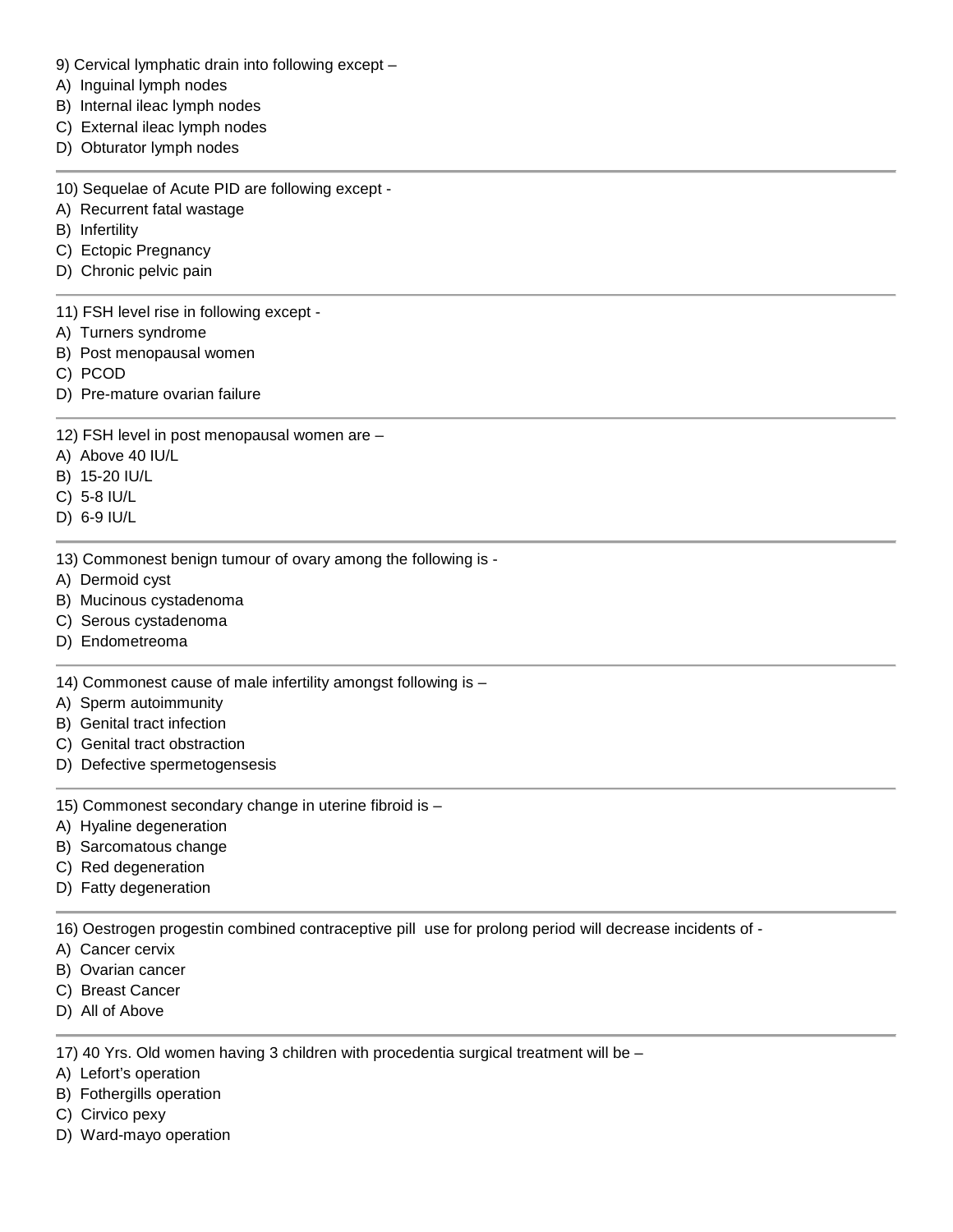- 18) Commonest cause of VVF in india is -
- A) Obstructed labour
- B) Advance vaginal malignancy
- C) Prolong use of pessary for uterine prolapse
- D) Radiotherapy in Carcinoma cervix
- 19) Germ cell tumour of ovary is -
- A) Brenner's tumour
- B) Dysgerminoma
- C) Theca cell Tumour
- D) Clear cell Carcinoma

20) Combined oral contraceptive pills is contraindicated in following except –

- A) Nulliparity
- B) Thrombo embolism disorder
- C) Active liver disease
- D) Hyperlipidimea
- 21) Pearl index in highest with –
- A) Calendar rhythm method
- B) Barrier contraceptive
- C) Combined oral contraceptive
- D) Intra uterine device
- 22) For turner syndrome all are true EXCEPT –
- A) Absence of sex chromatin body
- B) Cubitus vulgus
- C) Short stature
- D) Normal ovary

23) Amongst following most likely to be solid malignant tumour of ovary is –

- A) Fibroma
- B) Mesonephroma
- C) Thecoma granulose cell tumour
- D) Brenner's Tumour
- 24) Component of fothergills operation are all except –
- A) Shorting of uterosacral ligament
- B) Amputation of cervix
- C) Anterior colporraphy
- D) Tightining of Maecenrodt's ligament in front of cervix
- 25) Virilising tumour of the ovary are all except –
- A) Granulosa cell tumour
- B) Adrenal Like tumour of ovary
- C) Arrhenoblastoma
- D) Sertoli leydig cell tumour
- 26) Primary amnorrhea with absence uterus will be –
- A) Turner's syndrome
- B) Imperforated hymen
- C) Premature ovarian failure
- D) Testicular feminisation syndrome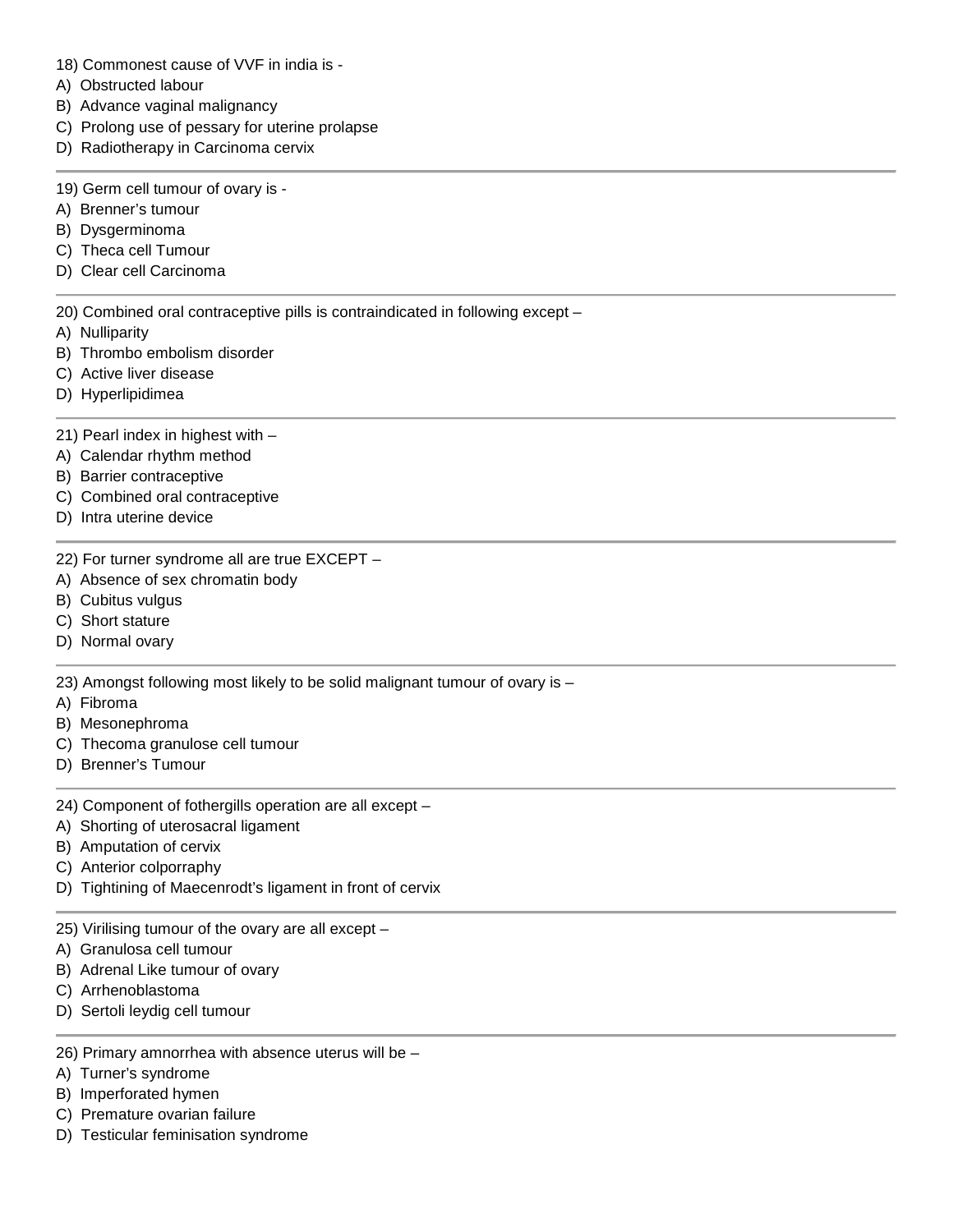27) Call exner bodies are found in –

- A) Branner's tumour
- B) Arrhenoblastoma
- C) Endometreal sinus tumour
- D) Granulosa Theca cell tumour

28) All of following is used in DIC except:-

- A) Heparin
- B) Volume expanders
- C) Blood transfusion
- D) Intravenous fluids
- 29) Left ovarian vein drains into –
- A) Inferior vena cava
- B) Left Renal vain
- C) Left common ileac vein
- D) Left hypogastric vein

30) Post abortal sepsis causing renal failure is likely due to

- A) E. coli
- B) Proteus
- C) Clostridium
- D) Pseudomonos
- 31) Risk factor for endometrial carcinoma are following except –
- A) Obesity
- B) Diabetes
- C) Use of Estrogen
- D) Multiparity

32) Signet ring cell is diagnostic of

- A) Krukenberg's tumour
- B) Granulosa cell tumour
- C) Sereous cystadeno carcinoma ovary
- D) Brenner's tumour

33) Mayer Rokitansky kuster hauser syndrome is assocaited with -

- A) Vaginal agenesis
- B) Tubal agenesis
- C) Ovarian agenesis
- D) Bicornuate uterus

34) High serum level of FSH are present in following except –

- A) Resistant ovary syndroms
- B) Premature ovarian failure
- C) Sheehan syndrome
- D) Menopause

35) In coagulation failure serum level of fibrinogen is less than:-

- A) 100 mg. /dl
- B) 450 mg. /dl
- C) 200 mg. /dl
- D) 250 mg. /dl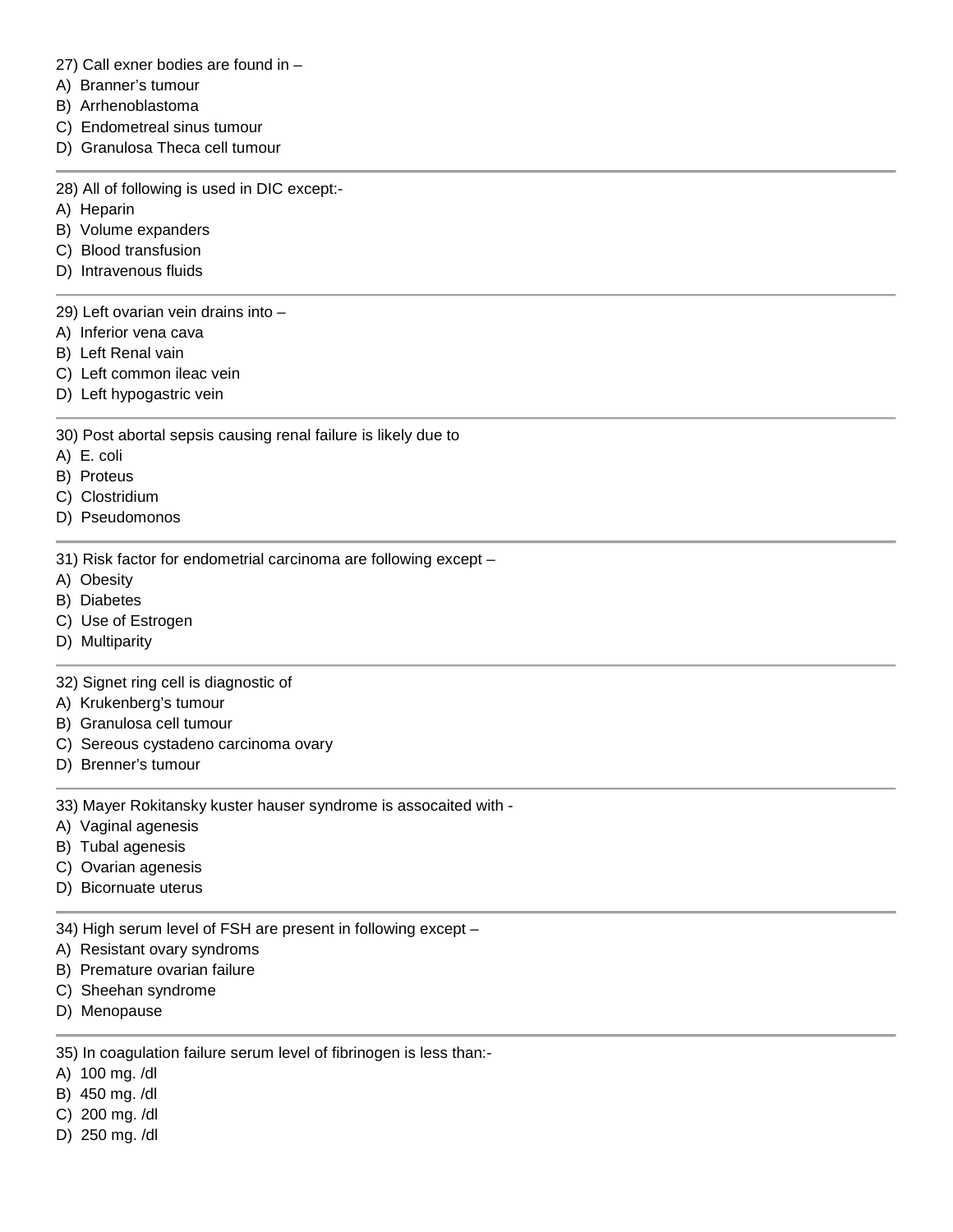36) In Testicular feminisation syndrome gonaductomy is indicated in XY female at age of –

A) 16-18 Yrs.

B) 10-11 Yrs.

C) Above 25 Yrs.

D) 12-13 Yrs.

37) Insulin resistance in pregnancy is because of following except-

- A) Human Placental Lactogen
- B) Progesteron
- C) HCG
- D) Estrogen

38) Transvaginal sonography can detect fetal cardiac activity in –

- A) 6 weeks
- B) 7 weeks
- C) 8 weeks
- D) 10 weeks

39) Hormone responsible for decidual reaction & arias stella reaction in ectopic pregnancy is-

- A) Oestrogen
- B) Progesterone
- C) HCG
- D) HPL

40) Trophoblast give rise to following except -

- A) Placenta
- B) Decidua
- C) Chorion
- D) Amnion

41) Implantation occurs after how many days of ovulation -

- A) 3-5 Days
- B) 7-9 Days
- C) 13-15 Days
- D) None of Above

42) Chromosomal number of spermatocyte

- A) 44 XY
- B) 22 XY
- C) 22 XX
- D) 46 XX

43) Sperm capacitation takes about –

- A) 2-4 Hrs.
- B) 14-16 Hrs.
- C) 6-8 Hrs.
- D) 22-24 Hrs.

44) The formation of primodial follictes in human fetus in complete by –

A) 4 Weeks

- B) 13 Weeks
- C)  $4^{\text{th}}$  Month to  $7^{\text{th}}$  Month
- D) 8 Weeks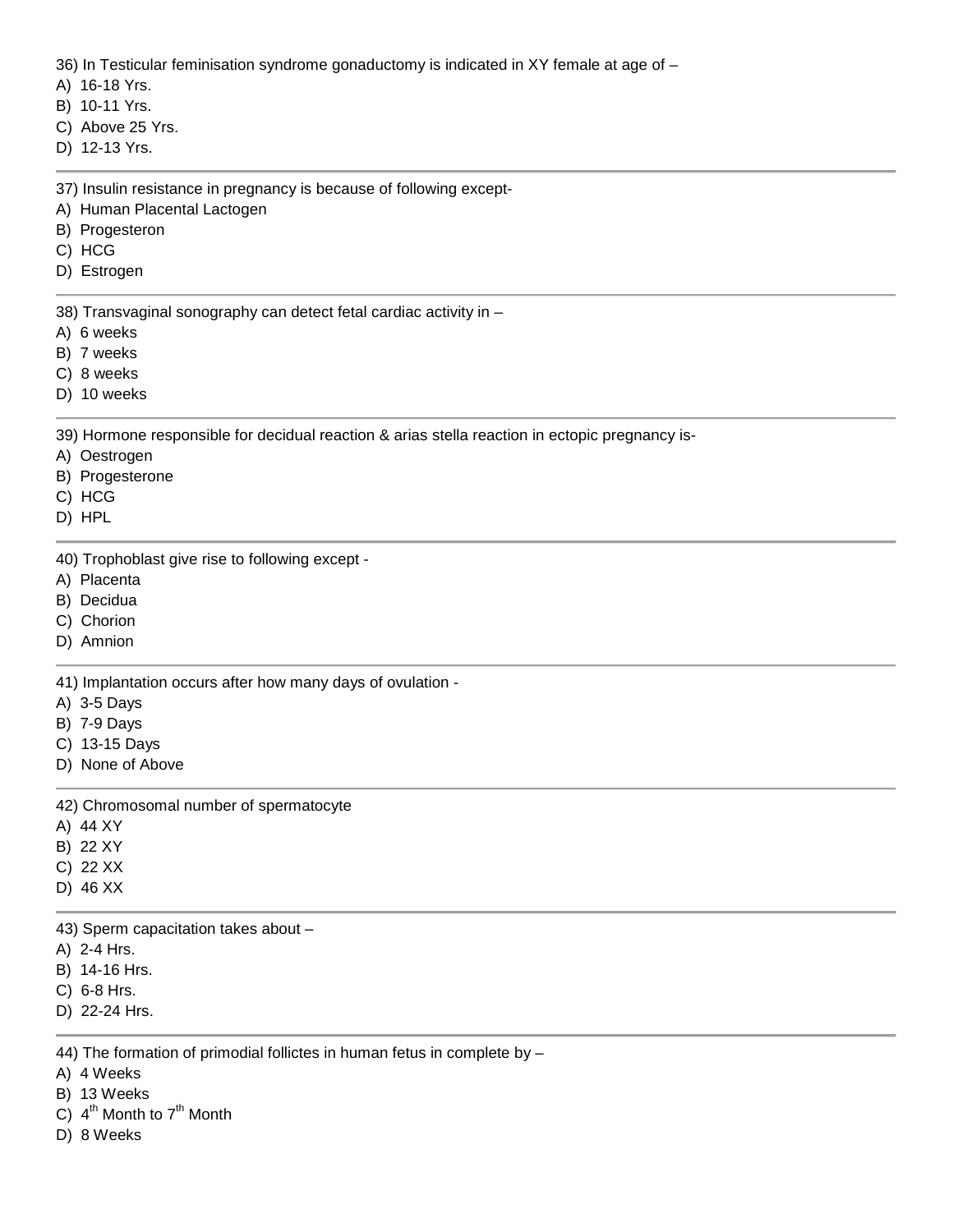- 45) The Diameter in face presentation with fully extended head is –
- A) Suboccipito bregmetic
- B) Sub mento bregmetic
- C) Occipito mental
- D) Sub mento vertical

46) Motile sparmetozoa found on a wet mount of vaginal secretion are indicative of intercourse within the past –

- A) 6 Hrs
- B) 12 Hrs
- C) 48 Hrs
- D) 24 Hrs
- 47) The largest presenting diameter in cephalic presentation is –
- A) Biparictal diameter
- B) Suboccipito Bragmatic
- C) Occipito frontal
- D) None of The above
- 48) Most common site of puerperal infection is –
- A) Episiotomy Wound
- B) Placental Site
- C) Vaginal Laceration
- D) Cervical Laceration
- 49) Commonest cause for puerperal sepsis among following is –
- A) Streptococci
- B) Anaerobes
- C) Gonococci
- D) Staphylococci

## 50) Galactokinesis means -

- A) Sustaining Lactation
- B) Secretion of milk
- C) Ejection of milk
- D) Synthesis of milk

51) Commonest cause of first trimester abortion is –

- A) Trisomy
- B) Triploidy
- C) Monosomy
- D) Aneuploidy

52) Anti phospholipid syndrome is associated with all of the following except -

- A) Pancytopenia
- B) Recurrent abortions
- C) Venous Thrombosis
- D) Pulmonary Hypertension
- 53) Decidual casts bleeding per vagina is suggestive of –
- A) Inevitable abortion
- B) Threatened abortion
- C) Tubal abortion
- D) None of Above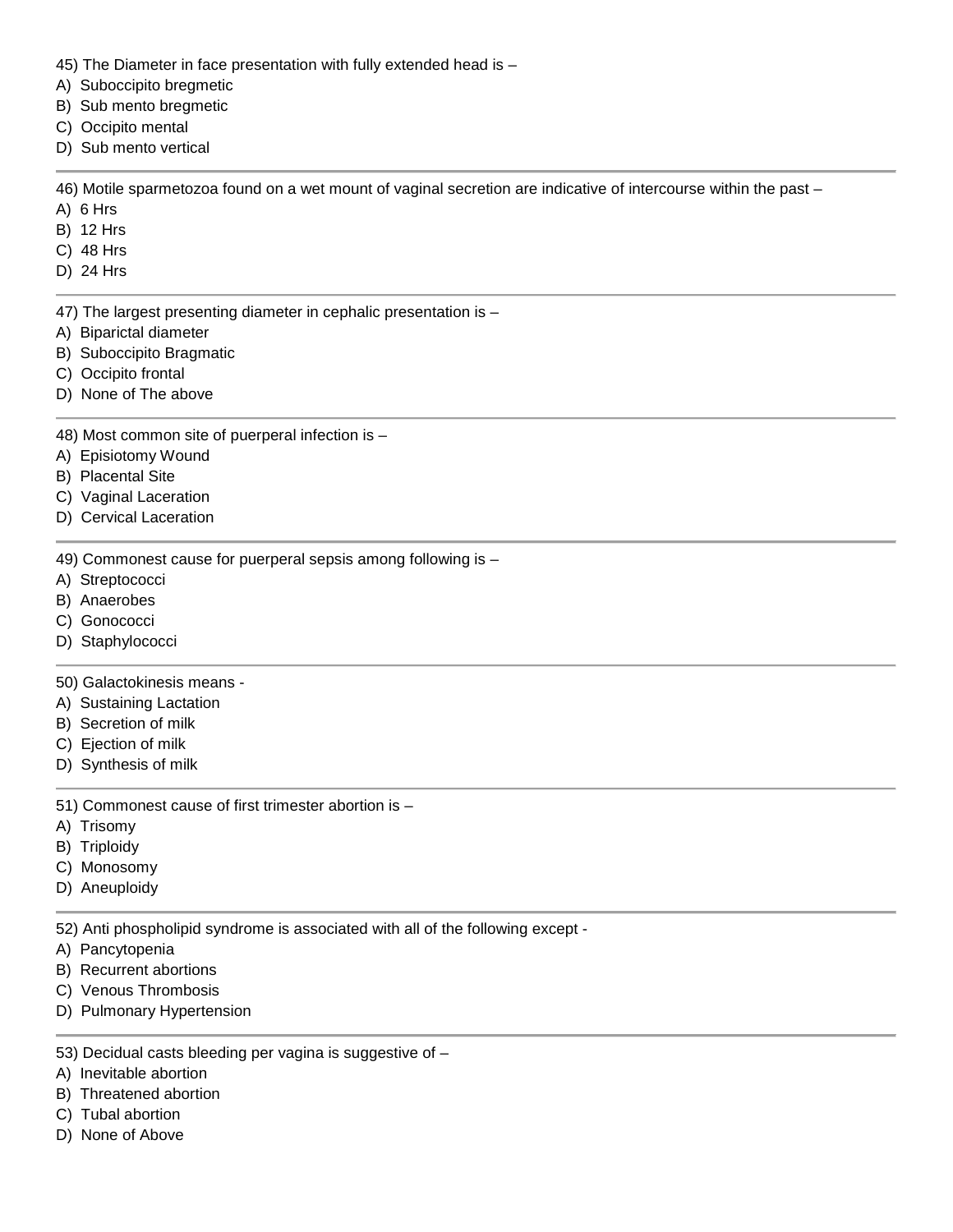- 54) All of the following are associated with poly hydraminos except –
- A) Esophagcal Atrasia
- B) Renal Agenesis
- C) Anencephaly
- D) Diabetes Mellitus
- 55) All of the following are causes of APH except –
- A) Placenta Previa
- B) Abruptio Placenta
- C) Circumvallate placenta
- D) Battledore placenta

56) Singer's alkali denaturation test is done to detect presence of –

- A) Maternal Hb
- B) Fetal Hb
- C) Amneotic fluid
- D) Menstrual fluid
- 57) Fetal blood loss occurred in –
- A) Placenta previa
- B) Vasa previa
- C) Circum vallate placenta
- D) Uterine rupture
- 58) The earliest indication of concealed acute bleeding in pregnancy is –
- A) Tachycardia
- B) Oligouria
- C) Postural hypotension
- D) Low body Temperature

59) Treatment of choice in placenta accrete is –

- A) Manual removal
- B) Hysterectomy
- C) Hysterotomy
- D) Wait and Watch

60) Risk of Preterm delivery Increased if cervical length is:-

- A) 2.5 cm
- B) 3 cm
- C) 3.5 cm
- D) 4 cm
- 61) Vaginal delivery is allowed in all except:-
- A) Monochorionic monoamniotic twins
- B) First twin cephalic & second breech
- C) Extended breech
- D) Mento anterior
- 62) Risk factors for preeclampsia are following except –
- A) Chronic hypertension
- B) Placental is chaemia
- C) Multigravida
- D) Anti physpholipid syndrome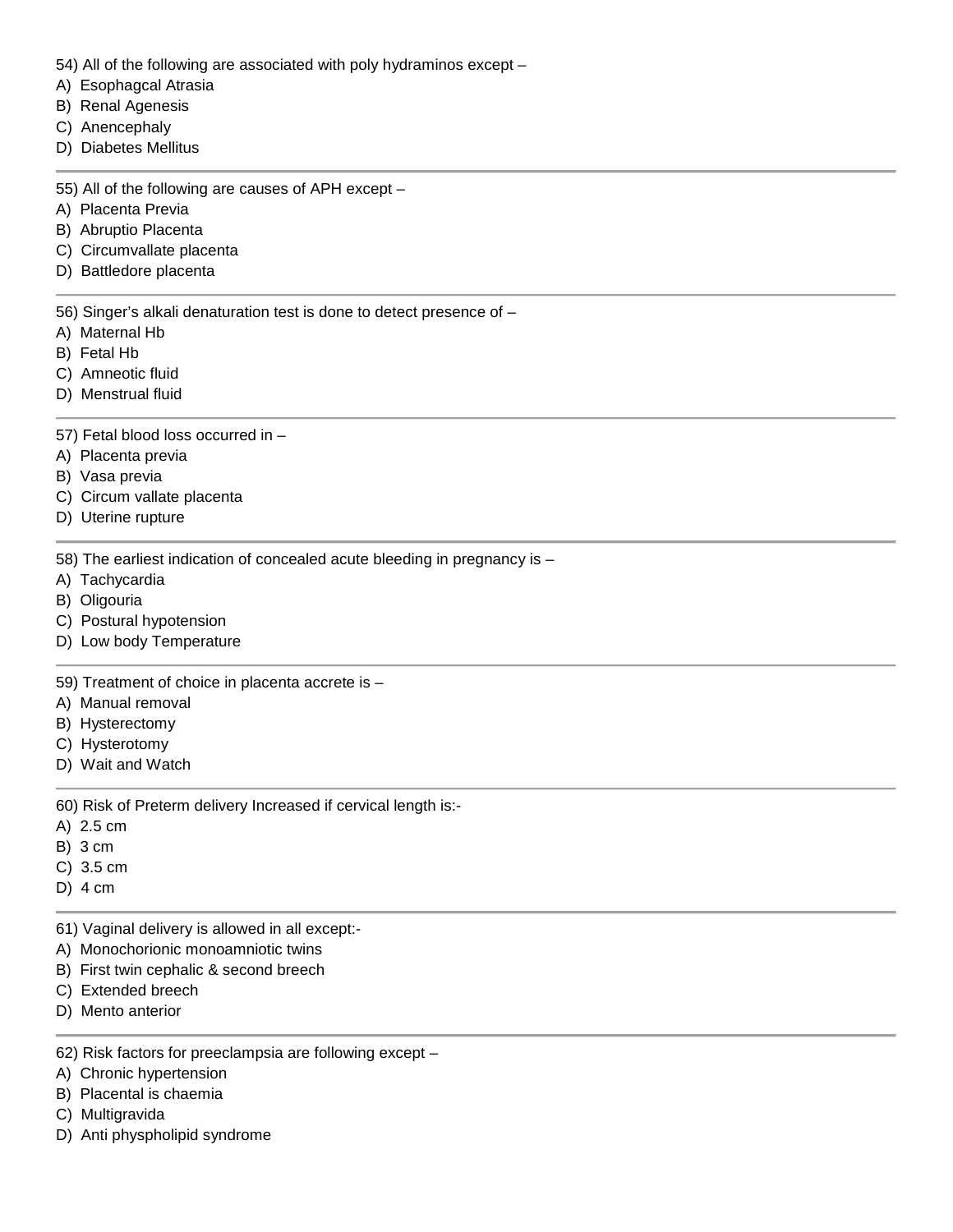63) Karyotype Of Complete Mole Is –

- A) 46 XX
- B) 45 XO
- C) 46 XY
- D) XXY
- 

64) The following conditions are associated with molar pregnancy except –

- A) Pregnancy induces hypertension
- B) Thyrotoxicosis
- C) Gestational diabetes
- D) Hyperemesis gravidarum

65) Treatment of choice of 28 weeks size H mole in 40 Yrs. Porous women is –

- A) Vacuum Extraction
- B) Hysterectomy
- C) Hysterotomy
- D) Vaginal delivery

66) Villous pattern is lost in –

- A) Invasive mole
- B) Tubal mole
- C) Hydatidiform mole
- D) Chorio carcinoma

67) Most frequent site of metastasis in a case of choriocarcinoma is –

- A) Vagina
- B) Liver
- C) Lungs
- D) Brain

68) Gestational Trophoblastic disease with jaundice best drug is –

- A) Methotrexate
- B) Adriamycin
- C) Actinomycin.D
- D) Cyclophosphomide

69) Which of the following regarding choriocarcinoma is true -

- A) Worst prognosis
- B) Treatment of choice is hysterectomy
- C) Lungs metastasis cause haemoptysis
- D) Radiotherapy is preferred

70) Abruptio placentae occurs in all except –

- A) Smokers
- B) Alcoholic
- C) PET
- D) Folic acid deficiency

71) About placenta previa true is:–

- A) Incidence increases by two to four fold after LSCS
- B) More common in primigravida
- C) Most common in developed countries
- D) A common cause of PPH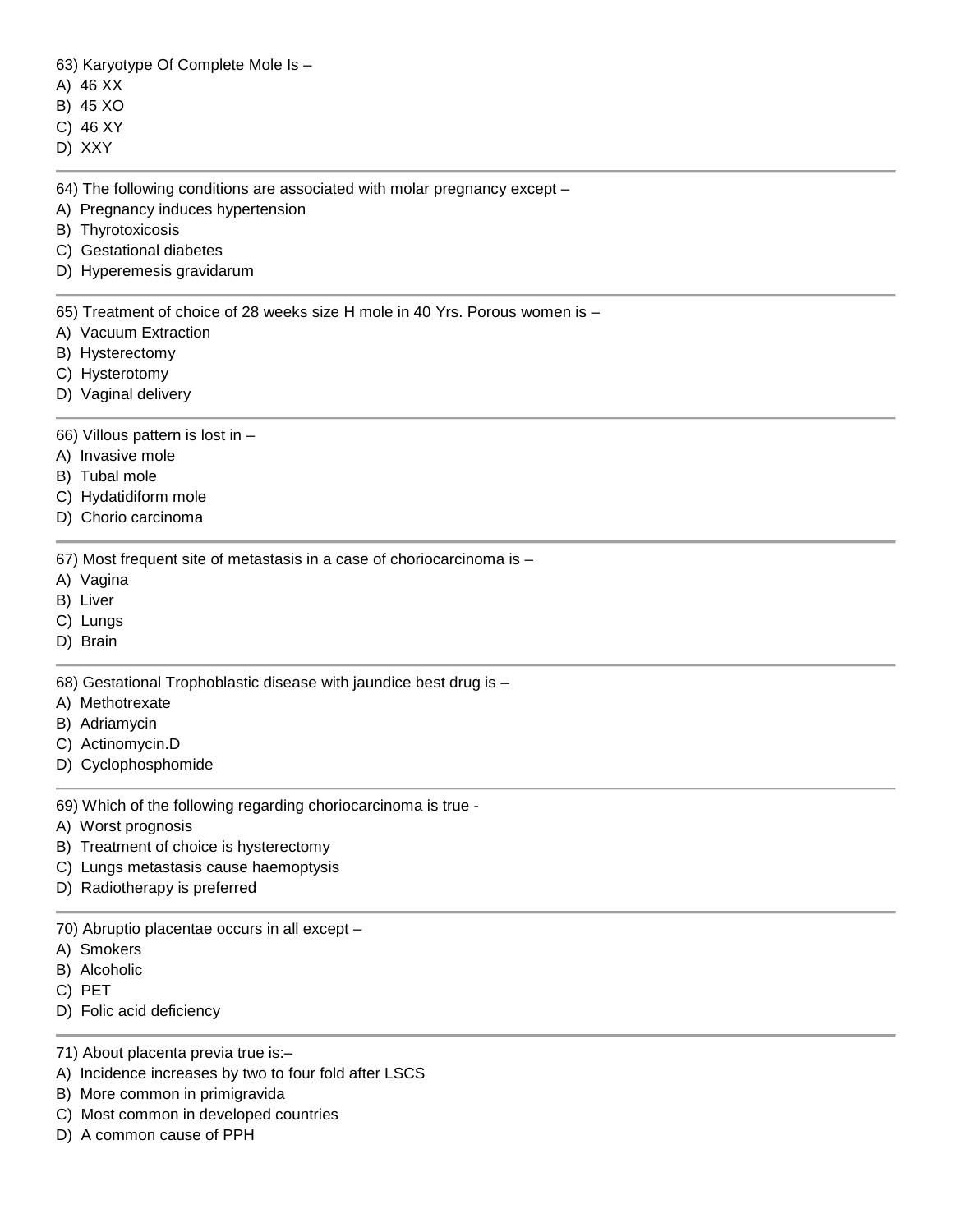72) The cause of PPH in a contracted uterus –

- A) Cervical laceration
- B) Retained Placenta
- C) Atomy of uterus
- D) None of Above

73) All of following give rise to PPH except -

- A) Twin Pregnancy
- B) Small for date fatal
- C) Prolonged Labour
- D) High Multiparily

74) Common cause of Retained Placenta –

- A) Atonic Uterus
- B) Constriction Ring
- C) Placenta Accreta
- D) Poor voluntary expulsive efforts

75) Common cause of death in inversion of uterus among the following is:-

- A) DIC
- B) Haemorrhage
- C) Pulmonary Embolism
- D) Infection

76) On per vaginal examination, anterior fontanel & supra orbital ridges is felt in the second stage of labour, presentation is –

- A) Brow Presentation
- B) Deflex head
- C) Flex head
- D) Face presentation

77) Commonest cause of occipto posterior postiton of fatal head during labour –

- A) Maternal obesity
- B) Deflexion of head
- C) Multiparity
- D) Android pelvis

78) Incidence of monozygotic twins is –

- A) 1 in 80
- B) 1 in 250
- C) 1 in 160
- D) 1 in 800

79) Commonest presentation in twin pregnancy is –

- A) Both vertex
- B) Vertex transverse
- C) Vertex Breech
- D) Both Breech

80) Doppler USG in twins is used for –

- A) Monitoring growth of twins
- B) Twin to twin transfusion
- C) Conjoined twin
- D) All of the above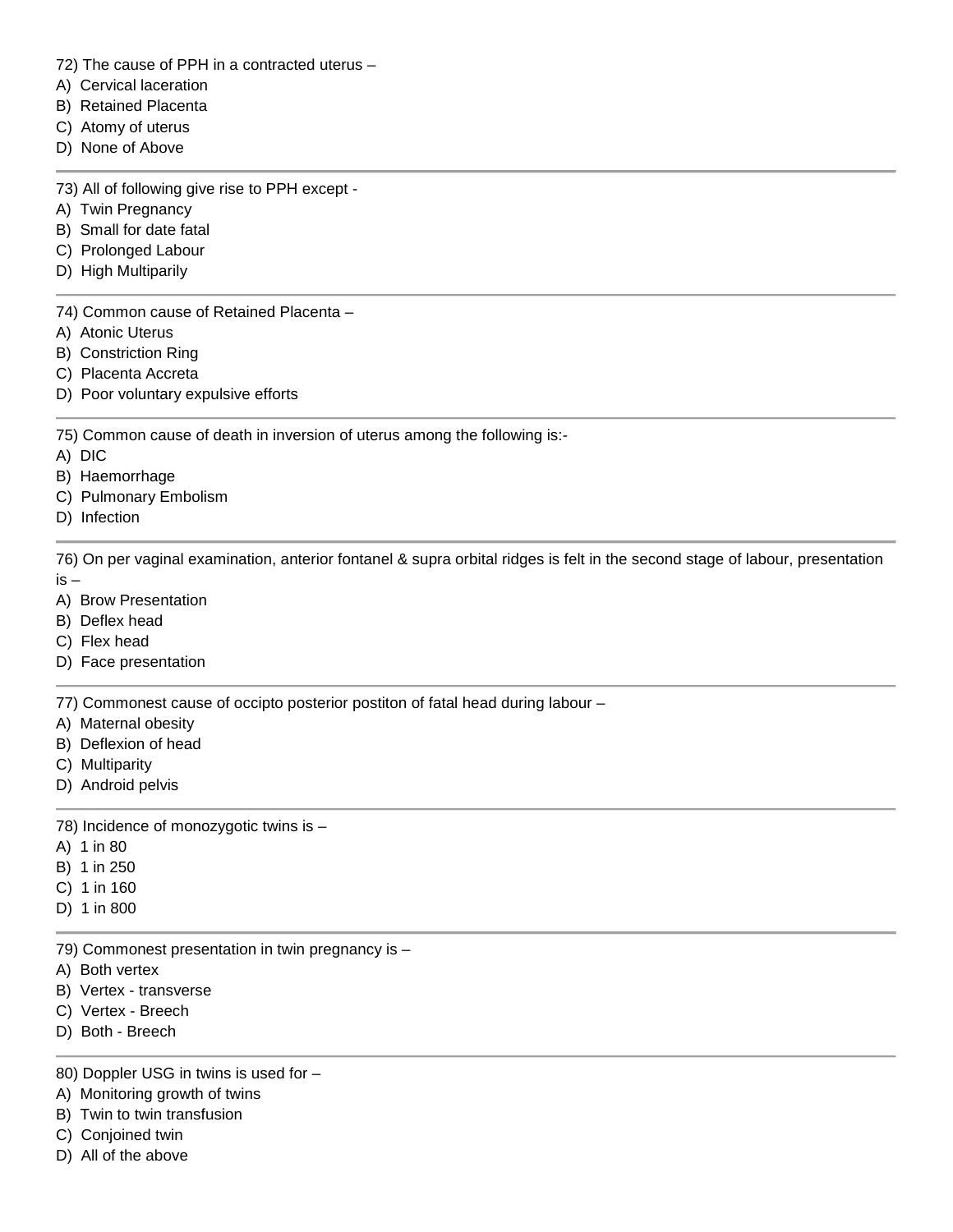81) Monochoronic mono amniotic twin result, if division occurs –

- A) Before 24 Hrs
- B) 1-4 days
- C) 4-8 days
- D) After 8 days

82) A double headed monster is known as –

- A) Diplopagus
- B) Dicephalus
- C) Craniopagus
- D) Heteropagus

83) Caesarean section is indicates in twin pregnancy in all except -

- A) Second twin in transvers be position
- B) First twin in transvers lie
- C) Mono amniotic twins
- D) Both Breech
- 84) A double monster fused in pelvic region is called -
- A) Ischiopagus
- B) Thoracapagus
- C) Syncephalus
- D) None of These

85) All of the following are present in Non Immune hydrops fetalis except -

- A) Skin oedema
- B) Ascites
- C) Large Placenta
- D) Cardiomegaly

86) Conjoined twin develop if division of fertilised ovum occur -

- A)  $<$  3 day
- B) 4-8 day
- $C) > 14$  day
- D) None

87) Hydrops foetalis is seen in following except -

- A) Rh incompatibility
- B) Syphilis
- C) ABO in compatibility
- D) CMV Infection

88) Non Immune hydrops foetalis is seen in all of the following condition except -

- A) Thalassemea
- B) Parvovirus-19
- C) Rh-Incompatibility
- D) Chromosomal anomaly

89) The Kleihauer test for detecting erythrocytes is base on fact that-

- A) Adult erythrocylos are larger than those of fetus
- B) Hb A has higher affably to O2 than Hb f
- C) Hb F as more resistance to acid elution
- D) Hb A take stain less than Hb f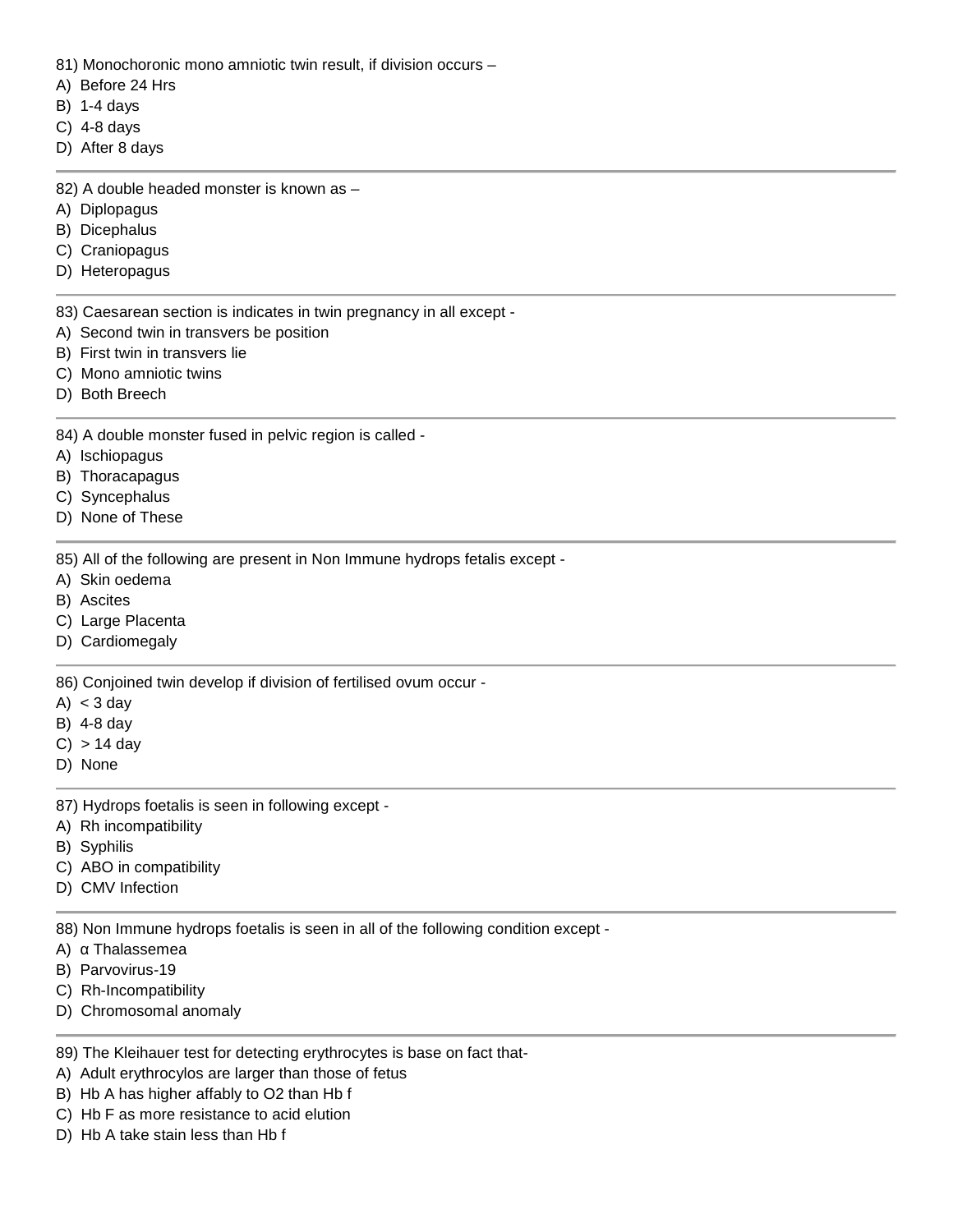- 90) For maturity estimation amniotic fluid cells are stain with –
- A) Nile blue sulphate
- B) Methyline blue
- C) Mucicarmine
- D) Sudan black
- 91) Post term pregnancy is that which continuous beyond -
- A) 300 days
- B) 294 days
- C) 280 days
- D) 270 days
- 92) Which of following genital infection is associated with preterm labour -
- A) HPV
- B) Trichomonas vaginitis
- C) Monolial vaginitis
- D) Bacterial vaginosis

## 93) IUFD cause all except -

- A) PIH
- B) DIC
- C) Infection
- D) Hypofibrinogenemea

94) LOVSET MANOEUVER is used in delivery of :-

- A) Head
- B) Breech
- C) Foot
- D) Arm

95) Method of delivery of head in breech is –

- A) Scanzoni Manoeuver
- B) Mauriceau's manoeuver
- C) Ritgen manoeuver
- D) Piper manoeuver

96) Most common immunoglobin is secreted by mother in milk & colosturm is:-

- A) IgA
- B) IgG
- C) IgE
- D) IgD

97) Implantation bleeding is known as:-

- A) Hartman's sign
- B) Arias Stella's sign
- C) Hoffmon's sign
- D) Reinz's sign

98) All are operation for uterine inversion except:-

- A) O sullivan
- B) Haultan
- C) Spinelli
- D) Fentoni